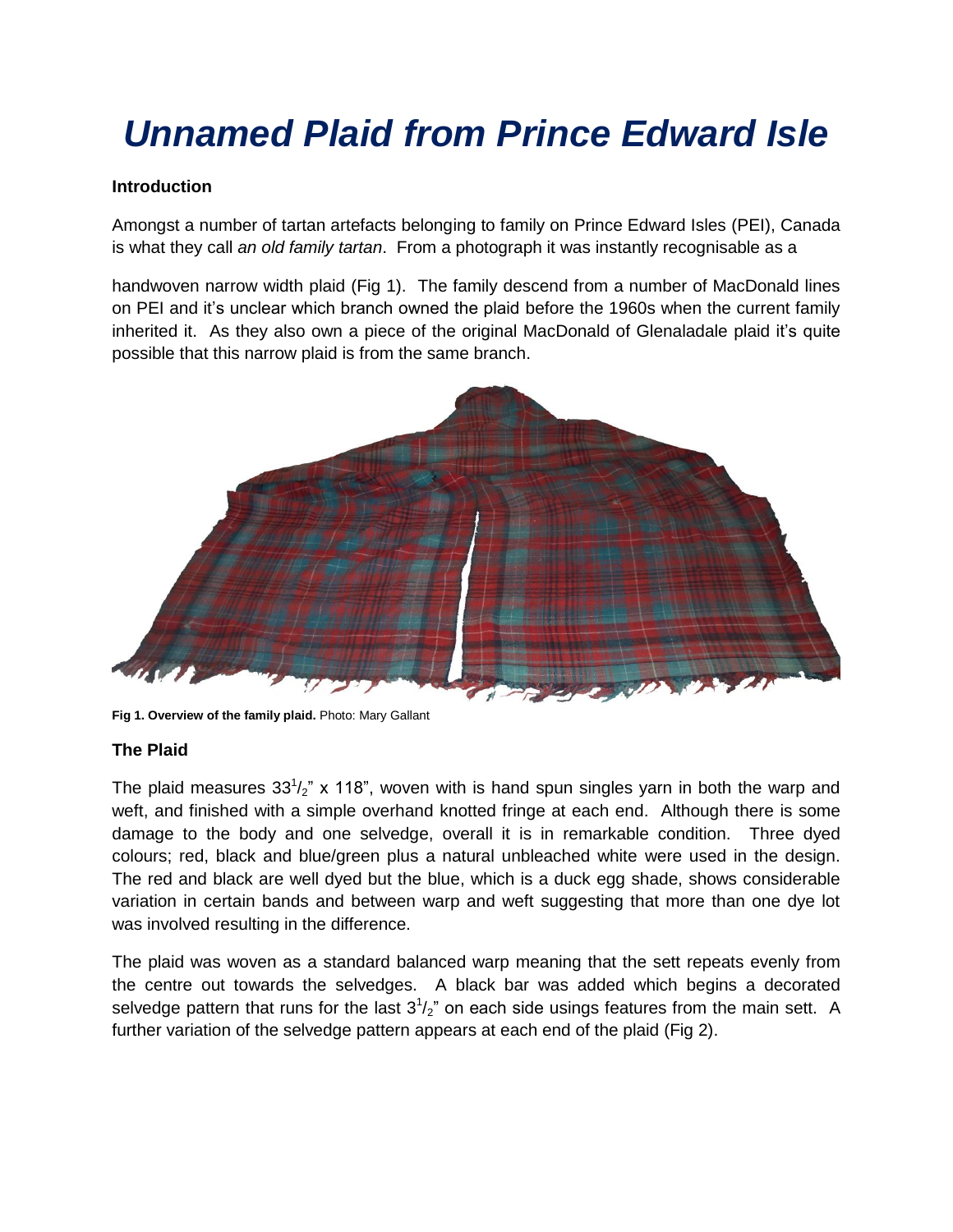

**Fig 2. Detail showing the selvedge and end variations of the pattern.** Photo: Mary Gallant

# **The Sett**

The sett has striking similarities with the setting of the MacDonald of Staffa tartan woven by Wilsons of Bannockburn during the late 18<sup>th</sup> and early 19<sup>th</sup> centuries. Fig 3 is a comparison of the PEI plaid with a Wilsons' c1810 sample<sup>1</sup> and the count from their 1819 KPB<sup>2</sup>



**Fig 3. Comparison of the unnamed PEI sett and Wilsons' two counts for MacDonald of Staffa.** © The Author

Whether there is any connection between the PEI plaid and the Staffa settings or whether the similarities are just coincidence is impossible to tell. The family that own the PEI plaid descend from the Clanranald MacDonalds; the Staffa sept are a cadet branch of the clan, so there is an historical association that might account for the apparent similarity.

<sup>1</sup> Found in the Cockburn Collection where it's named *Macdonald of Staffa*.

<sup>2</sup> The tartan is named *Donald of Staffa's Sett* in Wilsons' 1819 Key Pattern Book.